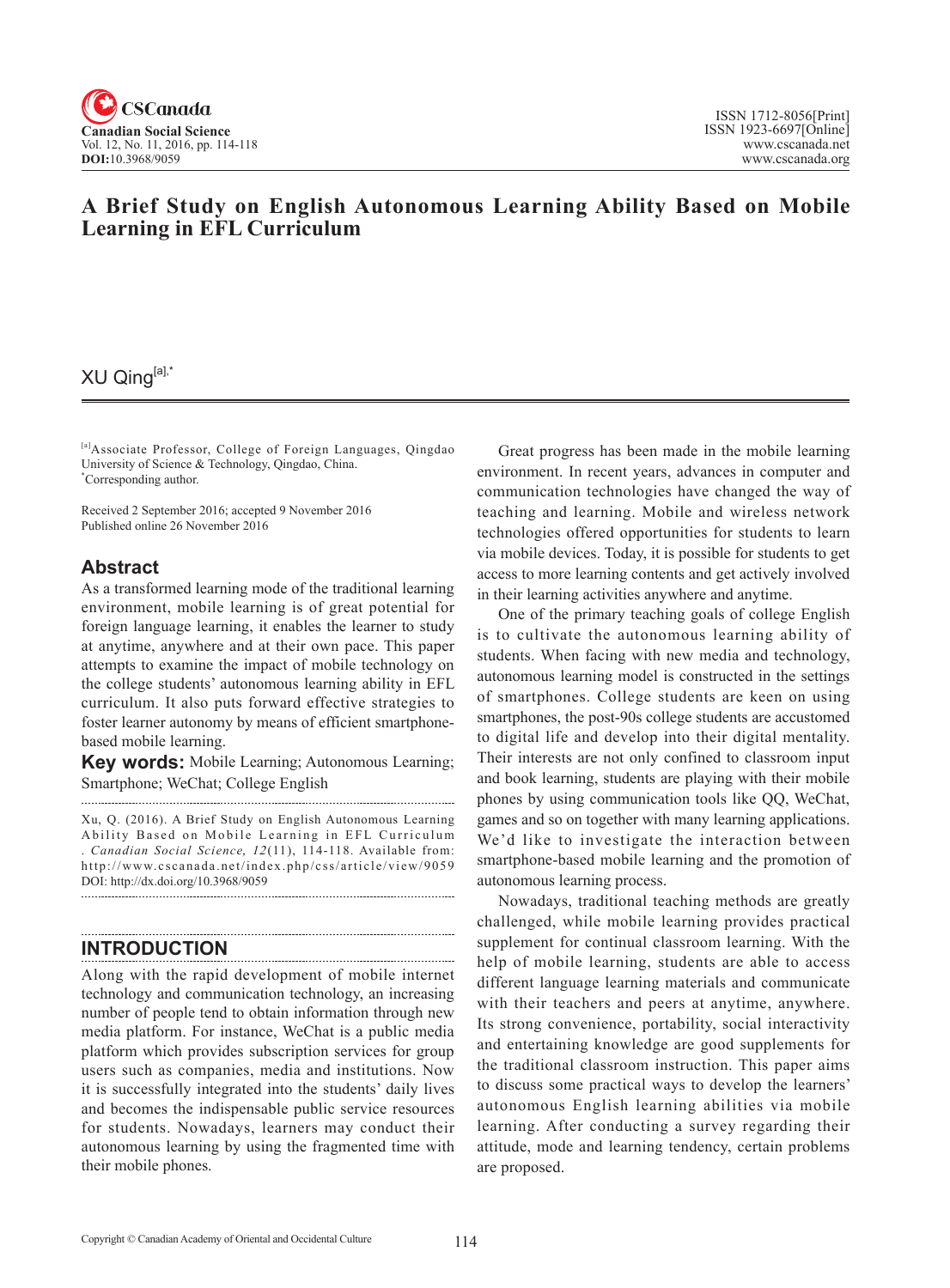## **1. THE ADVANCE AND CHALLENGE OF MOBILE LEARNING**

With the advent of the information age and the rapid development of mobile communication technology, great changes have taken place both in our lives and learning styles. Knowledge acquisition is no longer confined to the classroom. New learning approaches in the virtual environments through technologies are gaining popularity. In recent years, people are exposed to distance-learning, multimedia and Internet technology, digital learning and mobile learning etc., particularly mobile learning is going in depth in our lives. Gradually, the application of technology in language learning has changed to mobiles.

Since mobile learning is based on mobile communication technology and mobile internet technology, it is not merely limited to consult information, download data, install learning applications and so on. Many popular internet applications like WeChat are rooted in smartphones, in particular, post-90 university students rely on them extensively owing to the convenient operations and sociability.

#### **1.1 The Application of Mobile Autonomous Learning in EFL Teaching**

In recent years, mobile learning has been regarded as an imperative learning approach, scholars have indicated the potential value of such technologies in school settings. Mobile learning enables users to learn in any appropriate place and at any appropriate time. It is highly believed that this digital learning will be the future trend due to the fact that it is ubiquitous and flexible. Many people admit that they are addicted to its perceived convenience, playfulness, ease of use and usefulness. The implementation of mobile technologies in the educational contexts can promote the level of teaching. What's more, it also motivates the learners in obtaining information.

In China, the enrollment of new college students is on the rise since 1999. So it is a common trend to have largeclass English teaching in the curriculum. In the past, the main approaches of large-class teaching involved giving lectures and doing interactive teaching. For one thing, we have to guarantee the teaching quality and students' interest in learning the skill in a large class; for another, how to consciously improve students' autonomous learning should also be considered. The changing world demands innovative pedagogical practices in EFL learning. When faced with challenges of new media and technology, EFL students are constructing the autonomous learning model based on mobile learning.

### **1.2 Learner Autonomy Based on Mobile Learning**

Learner autonomy is a term that is used in many different ways in education. It aims to provide learners with the ability to take on more responsibilities for their own learning. The concept of learner autonomy in EFL has been the central focus for many researchers. Due to advances in modern technology and pedagogy, present language learners are exposed to various choices in improving their proficiency.

To develop autonomous English learning ability is our long-term pedagogical goal. The autonomous learning mode in the settings of internet involves finding problems, setting a goal, making up plans, selecting contents, selfevaluation etc.. To improve the efficiency of mobile learning, the application of the internet at all levels should be clearly revealed. Besides, in the designing of learning applications, we must be aware of strengthening learners' motivation and maintaining their concentration during mobile learning.

## **2. DESIGN OF THE STUDY**

Recent advances in computer and communication technologies have changed the way of teaching and learning. This study attempts to examine the interaction between the application of mobile technology and the EFL college students' autonomous learning ability. It also aims to explore the feasibility and effectiveness in teaching English based on autonomous instruction in a large class. We would expect to find out what autonomy initiatives helped students develop their English skills. Besides, by analyzing EFL students' engagement and academic achievement, we hope to explain the strategies that could help teachers foster learner autonomy.

#### **2.1 The Interaction Between Autonomy Initiatives and Mobile Learning**

The paper deals with the effective use of mobilerelated technologies in the EFL contexts. It explains an experiment of some EFL university students who worked with mobile learning devices during a semester. 120 intermediate technical college students from 2 different colleges at Qingdao University of Science and Technology participated in the survey. The participants were made up of two groups of experimental and control, each group consisted of 60 students to assess the validity and utility of mobile-based WeChat.

A 16-week experiment between the experimental group and the control group is conducted. For the data collection, this survey analyzes two different classes with different teaching methods and strategies via tests, faceto face interview and questionnaire before and after the experiment and the results were analyzed in depth. The questionnaire involves pedagogical and technical aspects of their experience with mobile learning. A total of 120 EFL college students and 15 teachers who employed mobile technology to learn and teach in English completed the questionnaire.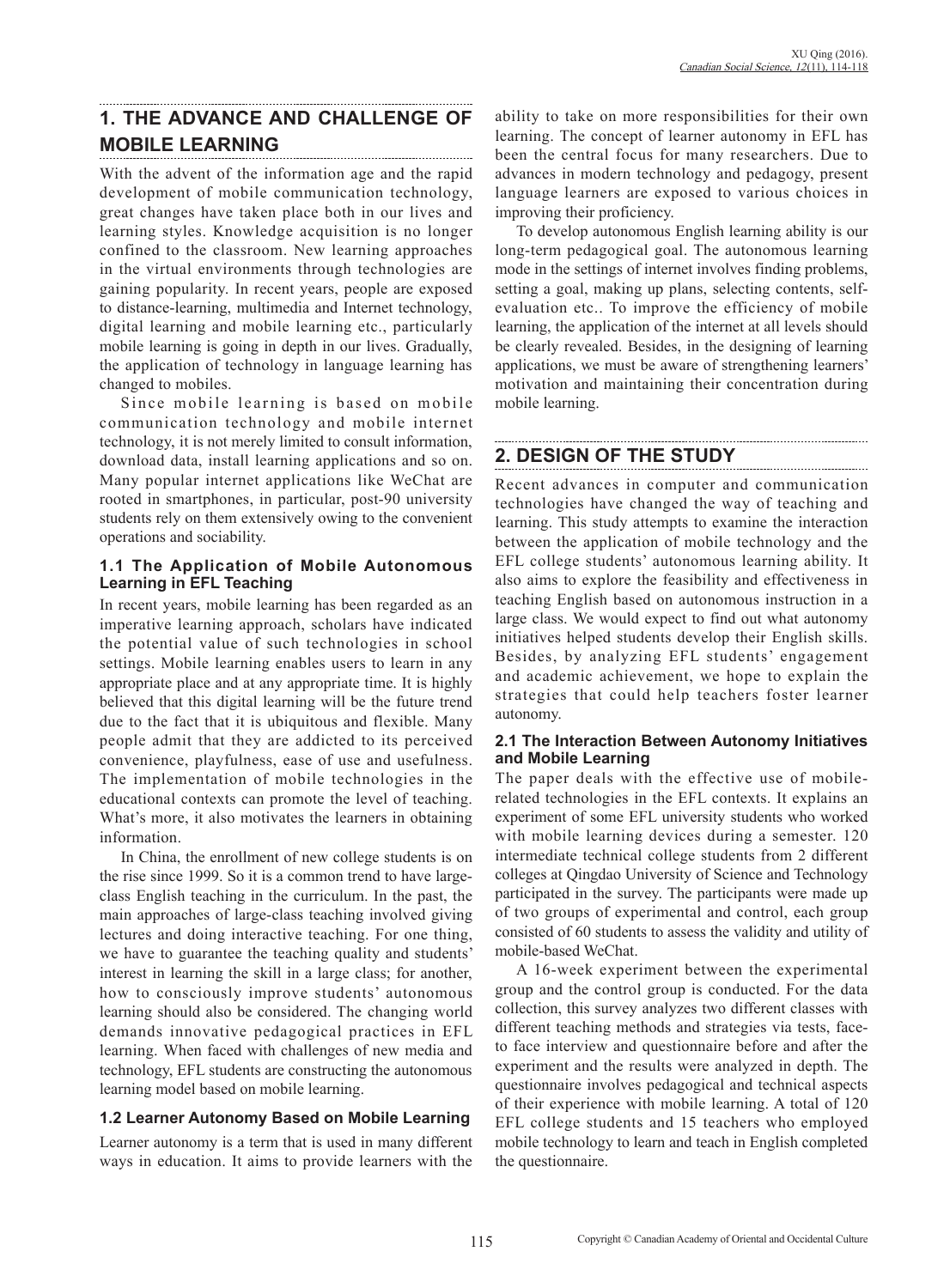In the research, both pre-test and post-test as well as an attitude questionnaire were used to measure the degree of learner autonomy and determine their language proficiency level. The tests were conducted in the participants' scores on the pre-test and post-test of English after a term. The comparison of the two tests was carefully analyzed. The data were gathered and analyzed to evaluate the efficacy of mobile-based applications in college EFL contexts.

#### **2.2 Data Analysis**

According to the findings of this study, the experimental group achieved much better scores (84 points) in their English over the control group (79 points). The results of the questionnaire showed that the experimental group had a positive overall evaluation attitude and high learning motivation toward the mobile learning. These changes facilitate the degree of learner autonomy.

As to the learning outcome, just as expected, the experimental class had better performance than the controlled class. The students' academic achievement and their autonomous learning ability have been improved. Especially their speaking and writing skill, their ability to self-monitor and evaluation also had been raised.

The findings also suggested that mobile learning program could be used as a tool to improve students' test-taking skills and overall English comprehension. We found out smartphone-based mobile autonomous English learning, coupled with correct and proper learning strategies, will help improve EFL college students' listening performance, develop and cultivate their comprehensive English abilities. The mobile-based learning mode also enhances their interests, autonomous learning behaviors and independent thinking in learning.

The questionnaire involves the concept of autonomy and their language skills development via the mobile learning. The results of this study demonstrated that compared to students in face-to-face learning environment, mobile learning has a positive impact on the increase in average academic achievement. Students are taking responsibility for their own learning processes and benefiting from their attitude.

However, it was found that there was a major difference between the preferences of teachers and students in learning with mobile technologies. The teachers cared more about the technical issues, since they need to face the challenges and effectiveness of employing mobile technologies in school settings, they have to consider the students' learning preferences as well as the benefits and difficulties of conducting mobile learning activities in the existing curriculums. The teachers call for developing wellconstructed mobile-based environments and activities. In contrast, the students focus more on the richness and usefulness of the learning content. Such as the most striking challenges for mobile learning include poor sound, download speeds, limited devices and display quality. Cost and privacy, access to the network and so on belong to other limitations of the mobile learning.

## **3. EFFECTIVE STRATEGIES TO FOSTER LEARNER AUTONOMY VIA MOBILE LEARNING**

In the past decade, mobile technology has been increasingly applied to educational settings. The research finds out that mobile learning can help the learners perform better, it also has a positive impact on enhancing learners' autonomy and independent thinking in learning, and help to improve their learning interest as well. The following is effective strategies to foster learner autonomy.

#### **3.1 A hybrid Approach to Fostering Learner Autonomy**

There are numerous and a variety of language learning resources available online. For the learners, however, they are to make decisions about their language education and take some control over it so as to maximize their learning experience and become successful. To address issues like these, a hybrid program is needed in terms of combining different approaches to fostering learner autonomy and to help EFL college students to become more successful in learning English. Preferably, it could be: resource-based, technology-based, curriculum-based, learner-based, and teacher-based (Benson, 2011). Thanks to the improvement in technology, students and teachers have more opportunities to experience the benefits of the enhanced learning contexts.

In the settings of Internet, autonomous learning is combined with cooperative learning by taking full advantage of online resources. It can facilitate the change from force-feeding teaching method to the cultivation mode of capability. It explores the guidance of learner interests, collaborative methods and learners' engagement as well as academic achievement. As a self-regulated learning mode, the mobile learning strategies give many inspirations.

#### **3 . 2 F o s t e r i n g L e a r n e r A u t o n o m y b y Strengthening Learners' Motivation**

Learners' motivation could be strengthened by building good social relations, promoting interaction in the classroom and setting up adequate evaluation systems, etc. Since language learning is a social activity that requires interaction with others, autonomy in language learning obviously does not simply equate with independence. Besides, it is found that the regular college classroom teaching is still meaningful for enhancing the learning effect. Therefore, we shouldn't neglect the teacher's guiding role in autonomous learning method.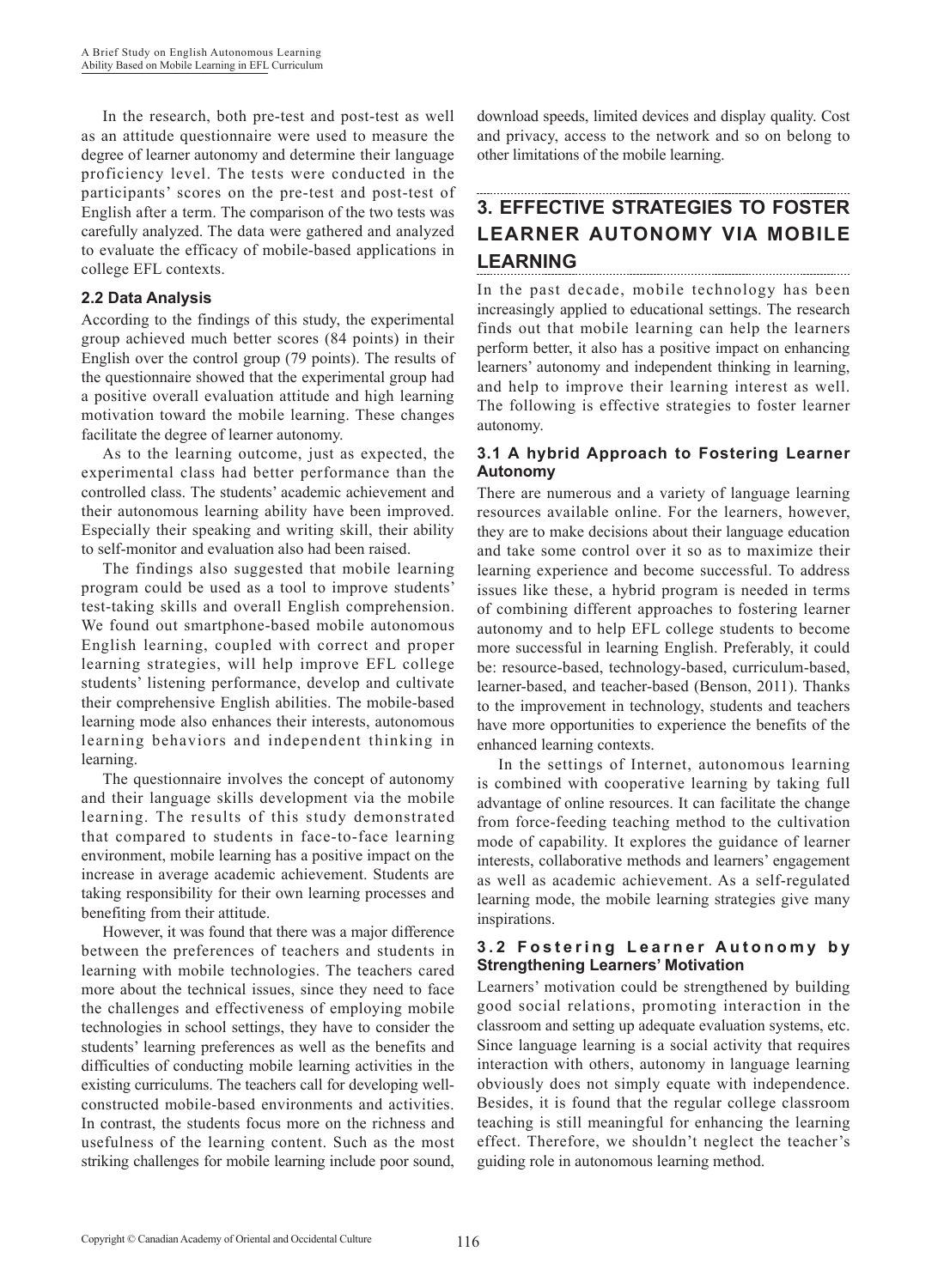#### **3.3 The Integration of Information Technology and Curriculum**

It is apparent that the use of mobiles in the pedagogical and real contexts can increase students' sense of autonomy. Accordingly, in order to meet the challenges of the mobile education, we should actively innovate to integrate information technology with curriculum. According to the learners' proficiency, the learning contents have to be carefully selected, relevant educational strategies also need to be adapted to it. All together they help maintain a trustful academic interaction and learner satisfaction. For instance, we conducted online speaking and writing practice based on mobile learning. Instant communication between instructors and learners is a great advantage offered by the mobile communication network. Compared to conventional classes, mobile learning aids the quality and effectiveness of the teaching-learning process.

In the EFL classrooms, mobile learning can be utilized by the teacher to boost the different techniques and strategies of learning. The following ways to aid the process:

(a) *Personalized learning.* The learning materials can be shared to the other learners' mobiles for studying or reference. This will bridge the educational gap among the students. In the past decade, traditional teaching methods are greatly challenged. In the new era, in order to make good use fragmented time, we are supposed to attach great importance to *personalized learning.* It will serve as a good answer to the barrier of the present college English learning.

(b) Preview. Students are expected to consult the contents relevant to the preview questions via their mobiles before class. Ask questions to check their preview.

(c)Assigning extra listening, speaking, reading and writing homework through mobiles. Assignment is transmitted to students by means of video or messages. Teachers may easily communicate with students via QQ or Wechat. Vivid and systematic instructions may help learners to correct their mistakes. Mobile learning is playing a supporting role for university classroom teaching and after-class tutoring.

Mobile learning is characterized by independence, inquiry, and collaboration. We are supposed to construct the autonomous learning mode concerning the interactive relationship between teachers and learners along with the collaboration and evaluation among students.

The integration of information technology and curriculum is highly essential. When mobile learning is applied to educational and instructional process, we pay more attention to the application after class or before class. We realize that to start with, the key of mobile learning is to integrate digital content to the whole curriculum, and then integrate into teaching in classroom. Furthermore, for the sake of creating effective mobile learning environment, we would better integrate target content into the discipline curriculum. If well-trained teachers with a clear instruction goal could apply productive digital contents into the teaching process, the student's ability to inquiry and study is likely to be enhanced. Eventually, achieving mobile learning objectives is possible.

## **CONCLUSION**

This paper probes into the application of mobile autonomous learning in EFL curriculum. The paper demonstrates that pedagogically driven mobile learning encourages autonomous student learning and offers a blended learning environment model for EFL learners. However, it does not necessarily follow that there exist no problems in it. Scholars indicate that the appropriate use of mobile-related technologies in and outside classroom may facilitate the teaching-learning process and the students also have access to learn the language better and gain information in depth. By means of applying mobile technology, language instructors can create the suitable environment for teaching.

Mobile learning is learner driven and student-centered, the various tasks and activities can be customized for the individual learners. Mobile learning is a potential for learner autonomy, it gradually becomes more personal, collaborative and lifelong learning approach. Not to mention its low cost and economic advantages. Mobile technology help both the students and teachers search for information, collect data, and summarize findings at anytime and anywhere. We can anticipate that learning environments that conform to both students' and teachers' preferences will play an important role in the future. We are confident to expect more of the pedagogical applications of mobile-assisted language learning, they are doomed to contribute to improving EFL learners' English performance.

To sum up, in the new era of information technology, if we could take good advantage of fragmented time, construct an autonomous learning mode *under mobile environment, personalized learning* will go beyond classrooms. It will provide a new direction for the English courses in colleges and serve as a good answer to the barriers of the present college English learning.

### **REFERENCES**

- Benson, P. (2011). *Teaching and researching: Autonomy in language learning* (2<sup>nd</sup> ed.). London: Pearson.
- Chung, I. F. (2013). Are learners becoming more autonomous? The role of self-access center in EFL college students' English learning in Taiwan. *The Asia-Pacific Education Researcher, 22*(4), 701-708.